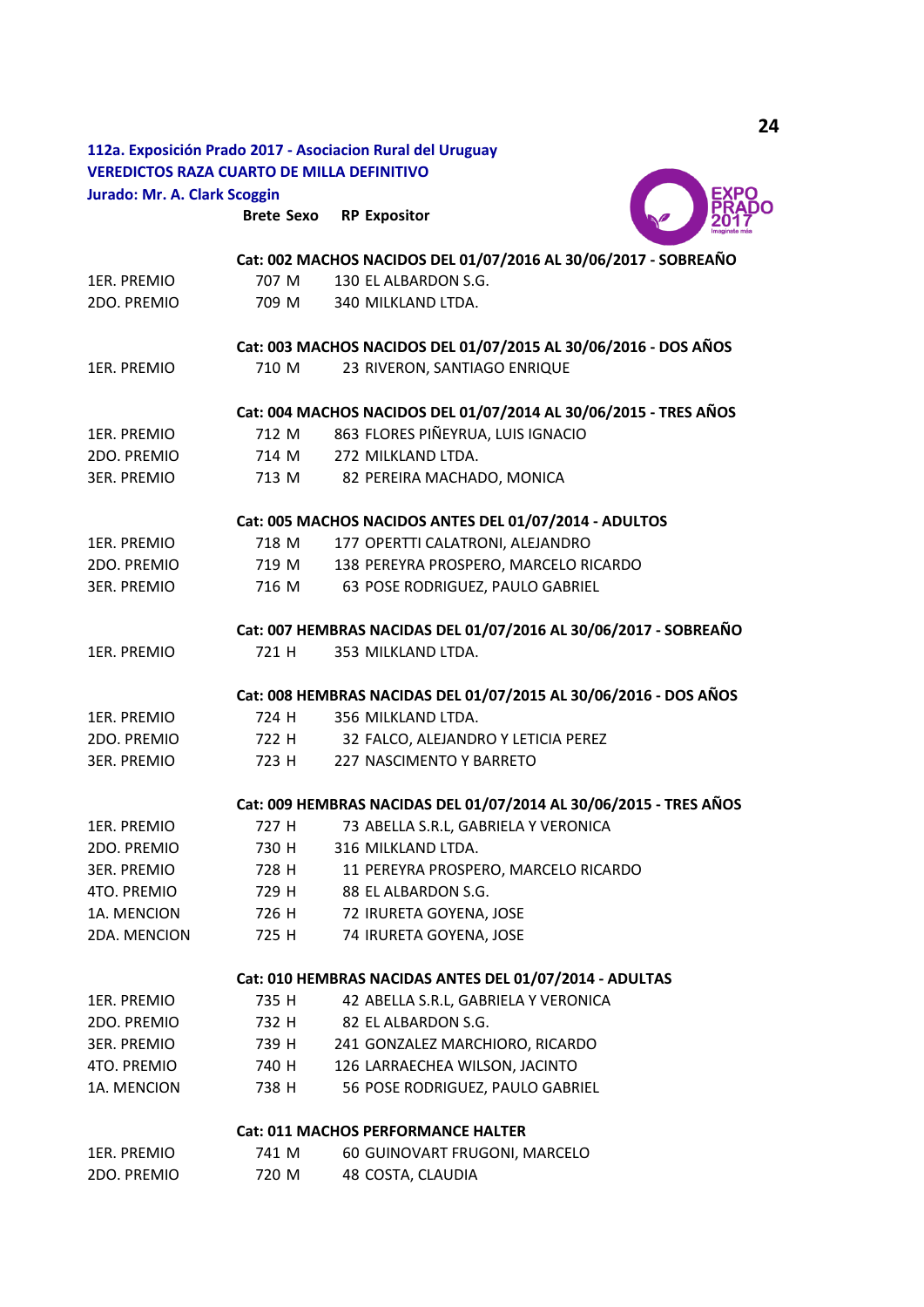1ER. PREMIO 742 H 12 GUINOVART FRUGONI, MARCELO 707 M 130 EL ALBARDON S.G. 709 M 340 MILKLAND LTDA. 721 H 353 MILKLAND LTDA. 710 M 23 RIVERON, SANTIAGO ENRIQUE 724 H 356 MILKLAND LTDA. 722 H 32 FALCO, ALEJANDRO Y LETICIA PEREZ 723 H 227 NASCIMENTO Y BARRETO 712 M 863 FLORES PIÑEYRUA, LUIS IGNACIO 714 M 272 MILKLAND LTDA. 713 M 82 PEREIRA MACHADO, MONICA 727 H 73 ABELLA S.R.L, GABRIELA Y VERONICA 730 H 316 MILKLAND LTDA. 728 H 11 PEREYRA PROSPERO, MARCELO RICARDO 718 M 177 OPERTTI CALATRONI, ALEJANDRO 719 M 138 PEREYRA PROSPERO, MARCELO RICARDO 716 M 63 POSE RODRIGUEZ, PAULO GABRIEL 735 H 42 ABELLA S.R.L, GABRIELA Y VERONICA 732 H 82 EL ALBARDON S.G. 739 H 241 GONZALEZ MARCHIORO, RICARDO 741 M 60 GUINOVART FRUGONI, MARCELO 720 M 48 COSTA, CLAUDIA 742 H 12 GUINOVART FRUGONI, MARCELO **RESERVADA CAMPEONA ADULTO TERCER MEJOR ADULTO CAMPEON MACHOS PERFORMANCE HALTER RESERVADO CAMPEON MACHOS PERFORMANCE HALTER CAMPEONA HEMBRAS PERFOMANCE HALTER RESERVADA CAMPEONA TRES AÑOS TERCER MEJOR TRES AÑOS CAMPEON ADULTO RESERVADO CAMPEON ADULTO TERCER MEJOR ADULTO CAMPEONA ADULTO RESERVADA CAMPEONA DOS AÑOS TERCER MEJOR DOS AÑOS CAMPEON TRES AÑOS RESERVADO CAMPEON TRES AÑOS TERCER MEJOR TRES AÑOS CAMPEONA TRES AÑOS Cat: 012 HEMBRAS PERFORMANCE HALTER CAMPEON SOBREAÑO RESERVADO CAMPEON SOBREAÑO CAMPEONA SOBREAÑO CAMPEON DOS AÑOS CAMPEONA DOS AÑOS** 

**25**